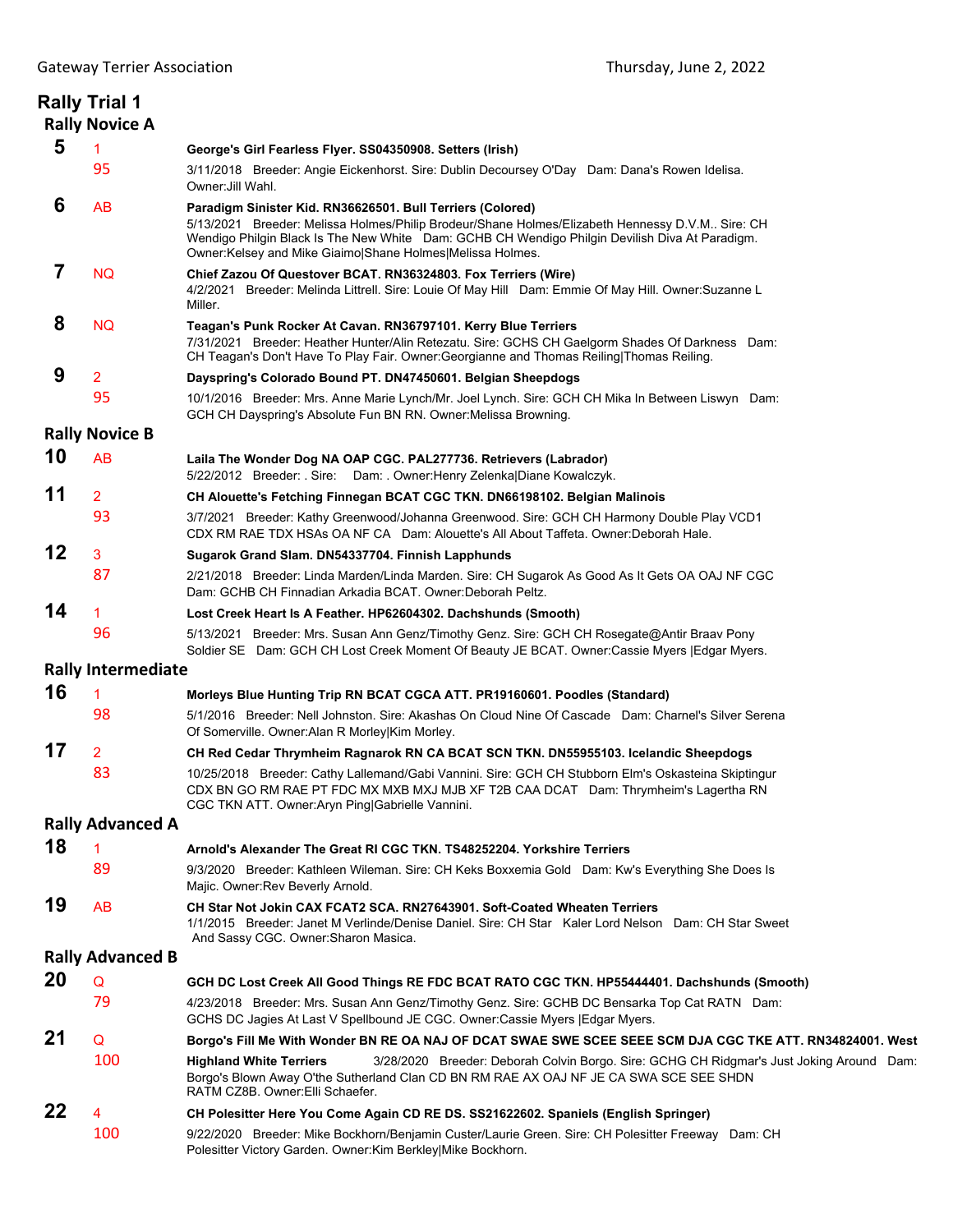Gateway Terrier Association **by Calculation** Cateway Thursday, June 2, 2022

| 23 | Q                        | CH OTCH5 Keesbrook's Diamond Jubilee UDX7 OGM RM2 RAE2, NP32836702, Keeshonden                                                                                                                                                                                                            |
|----|--------------------------|-------------------------------------------------------------------------------------------------------------------------------------------------------------------------------------------------------------------------------------------------------------------------------------------|
|    | 89                       | 5/21/2012 Breeder: Brenda Brookes. Sire: CH Keesbrook's Deja Vu Dam: Keesbrook's Miss Ch'Vous.<br>Owner: Marion Crain.                                                                                                                                                                    |
| 24 | 1.                       | OTCH2 RACH Bolser Zuko You're The One UDX2 OM4 RM2 RAE2 HSAd HSBd MX MXJ MXF T2B. DN60783403. Border                                                                                                                                                                                      |
|    | 100                      | 12/12/2019 Breeder: Ms. Anne Duff/Megan E Harrison. Sire: OTCH9 HC AGCH MACH5 RACH Norwood<br>Color Me Zayne UDX9 OGM RM3 RAE3 HSAd HSBd HXAd HXBd MXC PDS MJC Dam: GCH CH MACH<br>Borderpatrol's Wild Child MXB MJS. Owner:Kimberly Berkley.                                             |
| 25 | 3                        | Tanbark's Pounce Showme Abby UD RM RAE AX AXJ OF BCAT DJ HDN CGC TKA VHMA. SS03711506. Retrievers (Golden)                                                                                                                                                                                |
|    | 100                      | 12/19/2017 Breeder: Yvonne M Piefer/Michael J Piefer. Sire: OTCH Sunsplash No Free Time UDX31 OGM<br>RE OA OAJ NAP NJP Dam: Tanbark's Bada Bing Bada Boom CD. Owner: Colette Weishaar. Kim Berkley                                                                                        |
| 26 | Q                        | CH MACH Sam Hill Love Me Dew CD RE MXB MJS XF T2B SWA TKA ATT. RN32618604, Soft-Coated Wheaten Terriers                                                                                                                                                                                   |
|    | 87                       | 4/14/2018 Breeder: Amy Havely/Shari Boyd/Vicki Noah. Sire: CH Aran Nothing Ventured Dam: CH Sam<br>Hill's Super Soul Sunday. Owner: Cindy Jansen.                                                                                                                                         |
| 29 | Q                        | Firesilver Eurostyle CD BN RE CGC. WS68043701. Giant Schnauzers                                                                                                                                                                                                                           |
|    | 92                       | 10/23/2018 Breeder: Alexander Timofeev. Sire: Gedeminas Surprise Ot Vodoleya Dam: Terravirtus Datum<br>Line. Owner: Suzanne Johnstone.                                                                                                                                                    |
| 30 | Q                        | RACH Bb's It's Not Personal It's Strictly Business CDX PCDX BN RM3 RAE2 HT NA NF BCAT SEN CGCA CGCU.                                                                                                                                                                                      |
|    | 97                       | 5/5/2019 Breeder: Dawne E Bosier/Julie D Bosier. Sire: CH Hobbiton's Hit The Ground Runnin PT<br>DN57671304. Border Collies<br>CH Bb's Going Places NAP NJP CGC. Owner:Connie Brown Ashley Brown Julie Bosier.                                                                            |
| 31 | Q                        | GCH CH Esmonds Rcmp CD BN RE. WS67954201. Rottweilers                                                                                                                                                                                                                                     |
|    | 100                      | 8/27/2019 Breeder: Ann Felske Jackman. Sire: CH Esmonds Mint Chip CDX BN CGC TKA Dam:<br>Esmonds Singular Sensation RN TKI. Owner: Thomas Arns Ann Felske Jackman.                                                                                                                        |
| 34 | Q                        | Rozzay's Love Story UD PCD BN RE CGC TKN. SR70205401. Retrievers (Labrador)                                                                                                                                                                                                               |
|    | 97                       | 11/7/2011 Breeder: Mary B Roseberry/Terrence J Moore. Sire: GCH CH Paradocs Delians Scrubbing In<br>Dam: Rozzay's Jen-U-Wine Love. Owner: Kathleen Haywood.                                                                                                                               |
| 35 | AB                       | Bif Fireflies In The Garden RE SWN CGC TKN. WS58719808. Doberman Pinschers<br>10/11/2017 Breeder: Julie Stade. Sire: CH Foxhall's First Image V Crescendo RA Dam: Chalmar's Free<br>Fall BN RA CGC. Owner: Robin Nuttall Julie Stade.                                                     |
| 36 | $\overline{2}$           | Wildfire's Fish Or Cut Bait RN, DN35702404, Border Collies                                                                                                                                                                                                                                |
|    | 100                      | 1/6/2013 Breeder: Maureen Tobias. Sire: CH Brittemar's Finnegan Begin Again Dam: CH Wildfire Simply<br>Fabulous UDX3 OM5. Owner: James Comunale Pamela Wollenberg.                                                                                                                        |
| 37 | AB                       | Roxy The Wonder Dog RI CGC. SS05091603. Retrievers (Labrador)<br>2/23/2018 Breeder: Scott Harris/Kima Harris. Sire: Corder's Duke Dam: Ozzyhunter's Tan Tan.<br>Owner: Henry Zelenka Diane Kowalczyk.                                                                                     |
| 38 | <b>NQ</b>                | CH Kan-Point's Stl Blues Hero BN RI JH BCAT SWA SHDA RATN DE DM CGC TKN. SS14661208. Pointers (GSP)<br>9/10/2019 Breeder: Dr. Richard Stanley/Mrs. Richard Stanley/Lucretia Coonrod. Sire: GCHG CH Quinsea's<br>War Admiral Dam: GCHB CH Kan-Point's Flashback. Owner: Theresa Boxdorfer. |
| 41 |                          | GCH CH Crosscreek's Vibrant Festival Prince Fredrich BN RI BCAT CGCA CGCU TKN. SS16006501. Brittanys<br>12/4/2019 Breeder: Barbara J Pepin D.V.M./Wayne C Pepin. Sire: CH Castle's I Can Dance Dam: CH<br>Sanbar's True Colors. Owner: Abigail E Engler.                                  |
|    | <b>Rally Excellent B</b> |                                                                                                                                                                                                                                                                                           |
| 20 | Q                        | GCH DC Lost Creek All Good Things RE FDC BCAT RATO CGC TKN. HP55444401. Dachshunds (Smooth)                                                                                                                                                                                               |
|    | 88                       | 4/23/2018 Breeder: Mrs. Susan Ann Genz/Timothy Genz. Sire: GCHB DC Bensarka Top Cat RATN Dam:<br>GCHS DC Jagies At Last V Spellbound JE CGC. Owner:Cassie Myers   Edgar Myers.                                                                                                            |
| 21 | Q                        | Borgo's Fill Me With Wonder BN RE OA NAJ OF DCAT SWAE SWE SCEE SEEE SCM DJA CGC TKE ATT. RN34824001.                                                                                                                                                                                      |
|    | 99                       | 3/28/2020 Breeder: Deborah Colvin Borgo. Sire: GCHG CH Ridgmar's Just Joking Around Dam: CH<br><b>Terriers</b><br>Borgo's Blown Away O'the Sutherland Clan CD BN RM RAE AX OAJ NF JE CA SWA SCE SEE SHDN<br>RATM CZ8B. Owner: Elli Schaefer.                                              |
| 22 | 3                        | CH Polesitter Here You Come Again CD RE DS. SS21622602. Spaniels (English Springer)                                                                                                                                                                                                       |
|    | 100                      | 9/22/2020 Breeder: Mike Bockhorn/Benjamin Custer/Laurie Green. Sire: CH Polesitter Freeway Dam: CH<br>Polesitter Victory Garden. Owner: Kim Berkley Mike Bockhorn.                                                                                                                        |
| 23 | 4                        | CH OTCH5 Keesbrook's Diamond Jubilee UDX7 OGM RM2 RAE2, NP32836702, Keeshonden                                                                                                                                                                                                            |
|    | 100                      | 5/21/2012 Breeder: Brenda Brookes. Sire: CH Keesbrook's Deja Vu Dam: Keesbrook's Miss Ch'Vous. Owner: Marion Crain.                                                                                                                                                                       |
| 24 | 1/HC                     | OTCH2 RACH Bolser Zuko You're The One UDX2 OM4 RM2 RAE2 HSAd HSBd MX MXJ MXF T2B. DN60783403. Border                                                                                                                                                                                      |
|    | 100                      | 12/12/2019 Breeder: Ms. Anne Duff/Megan E Harrison. Sire: OTCH9 HC AGCH MACH5 RACH Norwood<br>Color Me Zayne UDX9 OGM RM3 RAE3 HSAd HSBd HXAd HXBd MXC PDS MJC Dam: GCH CH MACH<br>Borderpatrol's Wild Child MXB MJS. Owner: Kimberly Berkley.                                            |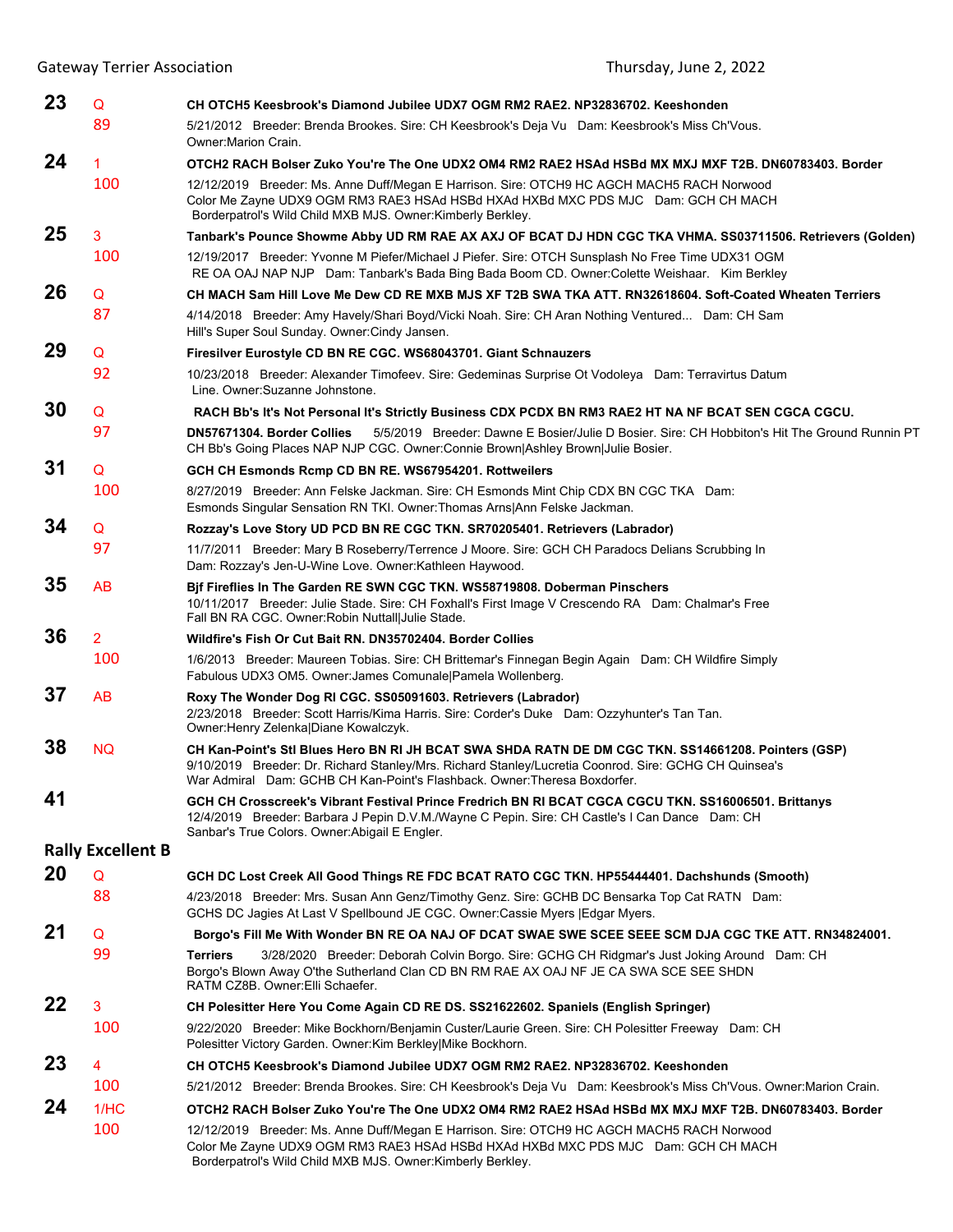Gateway Terrier Association **by Calculation** Cateway Thursday, June 2, 2022

| 25 | $\overline{2}$      | Tanbark's Pounce Showme Abby UD RM RAE AX AXJ OF BCAT DJ HDN CGC TKA VHMA. SS03711506. Retrievers (Golden)                                                                                                                                                                                            |
|----|---------------------|-------------------------------------------------------------------------------------------------------------------------------------------------------------------------------------------------------------------------------------------------------------------------------------------------------|
|    | 100                 | 12/19/2017 Breeder: Yvonne M Piefer/Michael J Piefer. Sire: OTCH Sunsplash No Free Time UDX31 OGM<br>RE OA OAJ NAP NJP Dam: Tanbark's Bada Bing Bada Boom CD. Owner: Colette Weishaar. Kim Berkley                                                                                                    |
| 26 | Q                   | CH MACH Sam Hill Love Me Dew CD RE MXB MJS XF T2B SWA TKA ATT. RN32618604. Soft-Coated Wheaten Terriers                                                                                                                                                                                               |
|    | 79                  | 4/14/2018 Breeder: Amy Havely/Shari Boyd/Vicki Noah. Sire: CH Aran Nothing Ventured Dam: CH Sam<br>Hill's Super Soul Sunday. Owner: Cindy Jansen.                                                                                                                                                     |
| 29 | Q                   | Firesilver Eurostyle CD BN RE CGC. WS68043701. Giant Schnauzers                                                                                                                                                                                                                                       |
|    | 79                  | 10/23/2018 Breeder: Alexander Timofeev. Sire: Gedeminas Surprise Ot Vodoleya Dam: Terravirtus Datum<br>Line. Owner: Suzanne Johnstone.                                                                                                                                                                |
| 30 | Q                   | RACH Bb's It's Not Personal It's Strictly Business CDX PCDX BN RM3 RAE2 HT NA NF BCAT SEN CGCA CGCU.                                                                                                                                                                                                  |
|    | 100                 | DN57671304. Border Collies 5/5/2019 Breeder: Dawne E Bosier/Julie D Bosier. Sire: CH Hobbiton's Hit The Ground Runnin PT<br>CH Bb's Going Places NAP NJP CGC. Owner:Connie Brown Ashley Brown Julie Bosier.                                                                                           |
| 31 | Q                   | GCH CH Esmonds Rcmp CD BN RE. WS67954201. Rottweilers                                                                                                                                                                                                                                                 |
|    | 83                  | 8/27/2019 Breeder: Ann Felske Jackman. Sire: CH Esmonds Mint Chip CDX BN CGC TKA Dam:<br>Esmonds Singular Sensation RN TKI. Owner: Thomas Arns Ann Felske Jackman.                                                                                                                                    |
| 34 | Q                   | Rozzay's Love Story UD PCD BN RE CGC TKN. SR70205401. Retrievers (Labrador)                                                                                                                                                                                                                           |
|    | 96                  | 11/7/2011 Breeder: Mary B Roseberry/Terrence J Moore. Sire: GCH CH Paradocs Delians Scrubbing In<br>Dam: Rozzay's Jen-U-Wine Love. Owner: Kathleen Haywood.                                                                                                                                           |
| 35 | <b>AB</b>           | Bif Fireflies In The Garden RE SWN CGC TKN. WS58719808. Doberman Pinschers<br>10/11/2017 Breeder: Julie Stade. Sire: CH Foxhall's First Image V Crescendo RA Dam: Chalmar's Free<br>Fall BN RA CGC. Owner: Robin Nuttall Julie Stade.                                                                 |
|    | <b>Rally Master</b> |                                                                                                                                                                                                                                                                                                       |
| 20 | $\mathsf Q$         | GCH DC Lost Creek All Good Things RE FDC BCAT RATO CGC TKN. HP55444401. Dachshunds (Smooth)                                                                                                                                                                                                           |
|    | 74                  | 4/23/2018 Breeder: Mrs. Susan Ann Genz/Timothy Genz. Sire: GCHB DC Bensarka Top Cat RATN Dam:<br>GCHS DC Jagies At Last V Spellbound JE CGC. Owner:Cassie Myers   Edgar Myers.                                                                                                                        |
| 21 | Q                   | Borgo's Fill Me With Wonder BN RE OA NAJ OF DCAT SWAE SWE SCEE SEEE SCM DJA CGC TKE ATT. RN34824001. West                                                                                                                                                                                             |
|    | 78                  | 3/28/2020 Breeder: Deborah Colvin Borgo. Sire: GCHG CH Ridgmar's Just Joking Around Dam:<br><b>Highland White Terriers</b><br>Borgo's Blown Away O'the Sutherland Clan CD BN RM RAE AX OAJ NF JE CA SWA SCE SEE SHDN<br>RATM CZ8B. Owner: Elli Schaefer.                                              |
| 22 | 3                   | CH Polesitter Here You Come Again CD RE DS. SS21622602. Spaniels (English Springer)                                                                                                                                                                                                                   |
|    | 100                 | 9/22/2020 Breeder: Mike Bockhorn/Benjamin Custer/Laurie Green. Sire: CH Polesitter Freeway Dam: CH<br>Polesitter Victory Garden. Owner: Kim Berkley Mike Bockhorn.                                                                                                                                    |
| 23 | Q                   | CH OTCH5 Keesbrook's Diamond Jubilee UDX7 OGM RM2 RAE2, NP32836702, Keeshonden                                                                                                                                                                                                                        |
|    | 90                  | 5/21/2012 Breeder: Brenda Brookes. Sire: CH Keesbrook's Deja Vu Dam: Keesbrook's Miss Ch'Vous.<br>Owner: Marion Crain.                                                                                                                                                                                |
| 24 | 1/HTQ               | OTCH2 RACH Bolser Zuko You're The One UDX2 OM4 RM2 RAE2 HSAd HSBd MX MXJ MXF T2B. DN60783403. Border                                                                                                                                                                                                  |
|    | 100                 | 12/12/2019 Breeder: Ms. Anne Duff/Megan E Harrison. Sire: OTCH9 HC AGCH MACH5 RACH Norwood<br>Color Me Zayne UDX9 OGM RM3 RAE3 HSAd HSBd HXAd HXBd MXC PDS MJC Dam: GCH CH MACH<br>Borderpatrol's Wild Child MXB MJS. Owner: Kimberly Berkley.                                                        |
| 25 | $\overline{2}$      | Tanbark's Pounce Showme Abby UD RM RAE AX AXJ OF BCAT DJ HDN CGC TKA VHMA. SS03711506. Retrievers (Golden)                                                                                                                                                                                            |
|    | 100                 | 12/19/2017 Breeder: Yvonne M Piefer/Michael J Piefer. Sire: OTCH Sunsplash No Free Time UDX31 OGM<br>RE OA OAJ NAP NJP Dam: Tanbark's Bada Bing Bada Boom CD. Owner: Colette Weishaar. Kim Berkley                                                                                                    |
| 26 | Q                   | CH MACH Sam Hill Love Me Dew CD RE MXB MJS XF T2B SWA TKA ATT. RN32618604. Soft-Coated Wheaten Terriers                                                                                                                                                                                               |
|    | 86                  | 4/14/2018 Breeder: Amy Havely/Shari Boyd/Vicki Noah. Sire: CH Aran Nothing Ventured Dam: CH Sam<br>Hill's Super Soul Sunday. Owner: Cindy Jansen.                                                                                                                                                     |
| 27 | <b>NQ</b>           | Trebo Little Miss Sure Shot VCD1 RE FDC AX OAJ OF CGCA TKE. DN51918401. Australian Shepherds<br>12/20/2017 Breeder: Sandra C Hawkins. Sire: Mcmatt's 'N Graffiti's Skilled Mason RAE DS CGC Dam:<br>CH Howlyn Sazbrat Luck Be A Lady VCD1 BN RE FDC AX AXJ OF THDN CGCA TKP. Owner:Sandra<br>Hawkins. |
| 28 | Q                   | A2m Norwoods Galadriel CDX BN RM2 RAE. DN57389707. Border Collies                                                                                                                                                                                                                                     |
|    | 88                  | 3/23/2019 Breeder: Deborah George/Joyce Norris. Sire: OTCH9 HC AGCH MACH5 RACH Norwood Color<br>Me Zayne UDX9 OGM RM3 RAE3 HSAd HSBd HXAd HXBd MXC PDS MJC Dam: A2m Favor.<br>Owner: Tim Cutshall.                                                                                                    |
| 29 | Q                   | Firesilver Eurostyle CD BN RE CGC. WS68043701. Giant Schnauzers                                                                                                                                                                                                                                       |
|    | 79                  | 10/23/2018 Breeder: Alexander Timofeev. Sire: Gedeminas Surprise Ot Vodoleya Dam: Terravirtus Datum<br>Line. Owner: Suzanne Johnstone.                                                                                                                                                                |